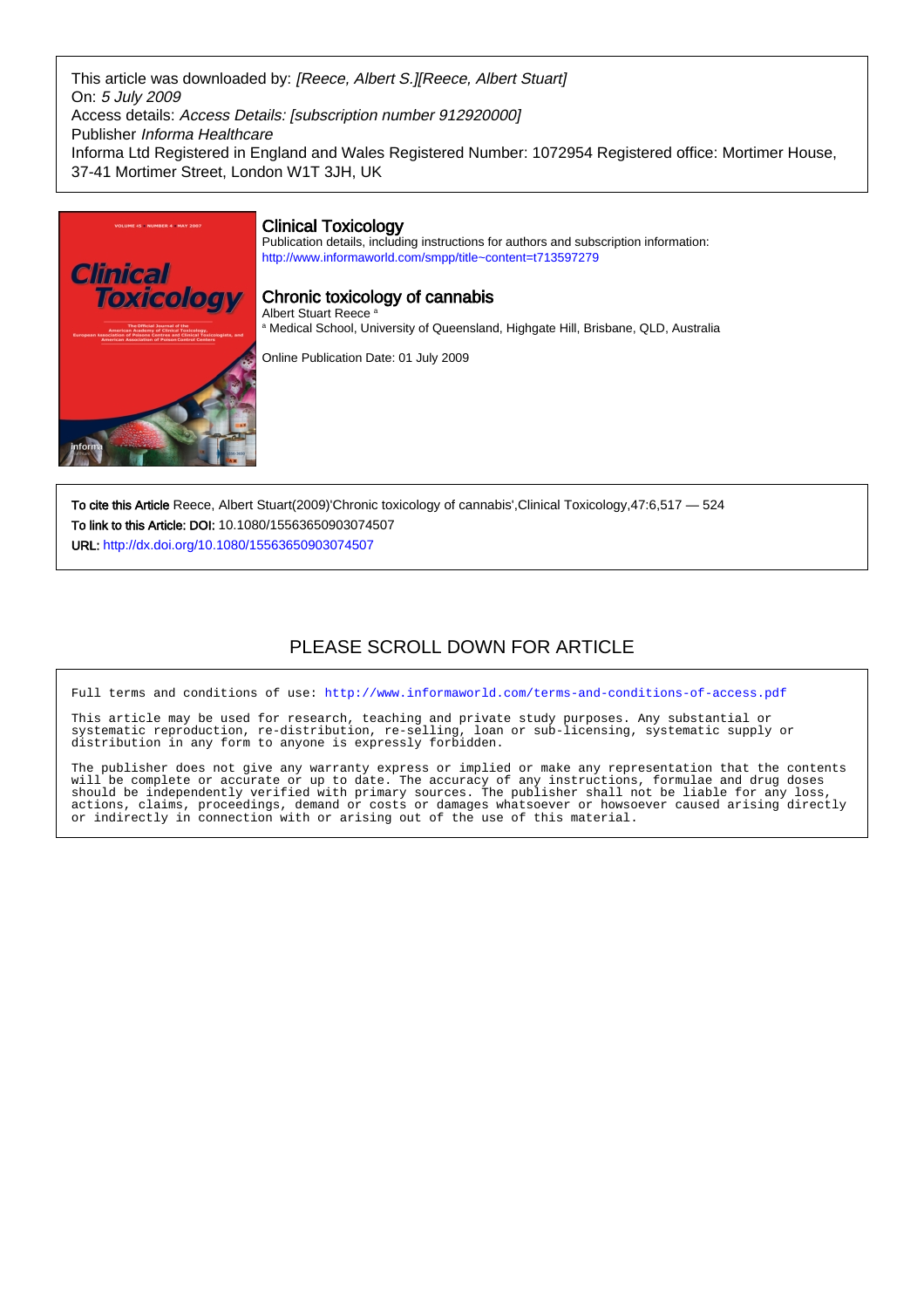**REVIEW** 

# Chronic toxicology of cannabis

**ALBERT STUART REECE** 

*Medical School, University of Queensland, Highgate Hill, Brisbane, QLD, Australia*

*Introduction.* Cannabis is the most widely used illicit drug worldwide. As societies reconsider the legal status of cannabis, policy makers and clinicians require sound knowledge of the acute and chronic effects of cannabis. This review focuses on the latter. *Methods.* A systematic review of Medline, PubMed, PsychInfo, and Google Scholar using the search terms "cannabis," "marijuana," "marihuana," "toxicity," "complications," and "mechanisms" identified 5,198 papers. This list was screened by hand, and papers describing mechanisms and those published in more recent years were chosen preferentially for inclusion in this review. *Findings.* There is evidence of psychiatric, respiratory, cardiovascular, and bone toxicity associated with chronic cannabis use. Cannabis has now been implicated in the etiology of many major long-term psychiatric conditions including depression, anxiety, psychosis, bipolar disorder, and an amotivational state. Respiratory conditions linked with cannabis include reduced lung density, lung cysts, and chronic bronchitis. Cannabis has been linked in a dose-dependent manner with elevated rates of myocardial infarction and cardiac arrythmias. It is known to affect bone metabolism and also has teratogenic effects on the developing brain following perinatal exposure. Cannabis has been linked to cancers at eight sites, including children after *in utero* maternal exposure, and multiple molecular pathways to oncogenesis exist. *Conclusion.* Chronic cannabis use is associated with psychiatric, respiratory, cardiovascular, and bone effects. It also has oncogenic, teratogenic, and mutagenic effects all of which depend upon dose and duration of use.

**Keywords** Cannabis; Psychopathology; Respiratory pathology; Psychosis; Depression; Chronic bronchitis; Chronic asthma; Genotoxicity; Oncogenesis; Toxicity; Toxicology

#### **Introduction**

According to the United Nations Office of Drugs and Crime, there are some 165 million users of cannabis worldwide, making it the most widely used illicit drug.<sup>1</sup> This review examines the psychiatric, respiratory, cardiovascular, and bone effects associated with chronic cannabis use and the neurodevelopmental, genotoxic, mutagenic, and oncogenic effects of cannabis.

# **Methodology**

A systematic review of Medline, PubMed, PsychInfo, Google Scholar, Scopus, Proquest, Web of Knowledge, and Ebsco-Host using the search terms "cannabis," "marijuana," or "marihuana" identified 14,065 papers, excluding duplicates. When the search terms "toxicity," "complications," and "mechanisms" were added, the list narrowed to 5,198 papers. This list was screened by hand, and original papers describing mechanisms and those published in more recent years were chosen preferentially. Review papers are cited where appropriate to introduce a large or detailed field for the interested reader. Few case reports are included and they are specifically flagged where they occur; those that are cited have been included largely because they suggest important pathophysiological mechanisms.

#### **Psychiatric and social disorders**

An authoritative meta-analysis of cannabis-related psychopathology has been published,<sup>2</sup> with an accompanying editorial.3 Another review found an elevated risk of psychosis in many studies, with an odds ratio (OR) of about  $2.3.^4$  A similar meta-analysis from the Netherlands found a pooled OR for psychosis of  $2.1$ .<sup>5</sup> Several studies from diverse cultures have confirmed the elevated risk of psychosis and schizophreniform spectrum disorders<sup>5–17</sup> following high levels of cannabis use, particularly when cannabis consumption has commenced at a young age.<sup>14,18</sup> Cannabis use has been found to exacerbate pre-existing psychotic disorders.<sup>5,15</sup>

There is a similar and increasing literature around both bipolar disorder<sup>19–21</sup> and depression.<sup>22–25</sup> Although the psychoneurological effects of cannabis are usually stereotypically characterized as a depressant, both its use and the

Received 27 April 2009; accepted 28 May 2009.

Address correspondence to Albert Stuart Reece, Medical School, University of Queensland, 39 Gladstone Road, Highgate Hill, Brisbane, QLD 4101, Australia. E-mail: sreece@bigpond.net.au; asreece@bigpond.net.au.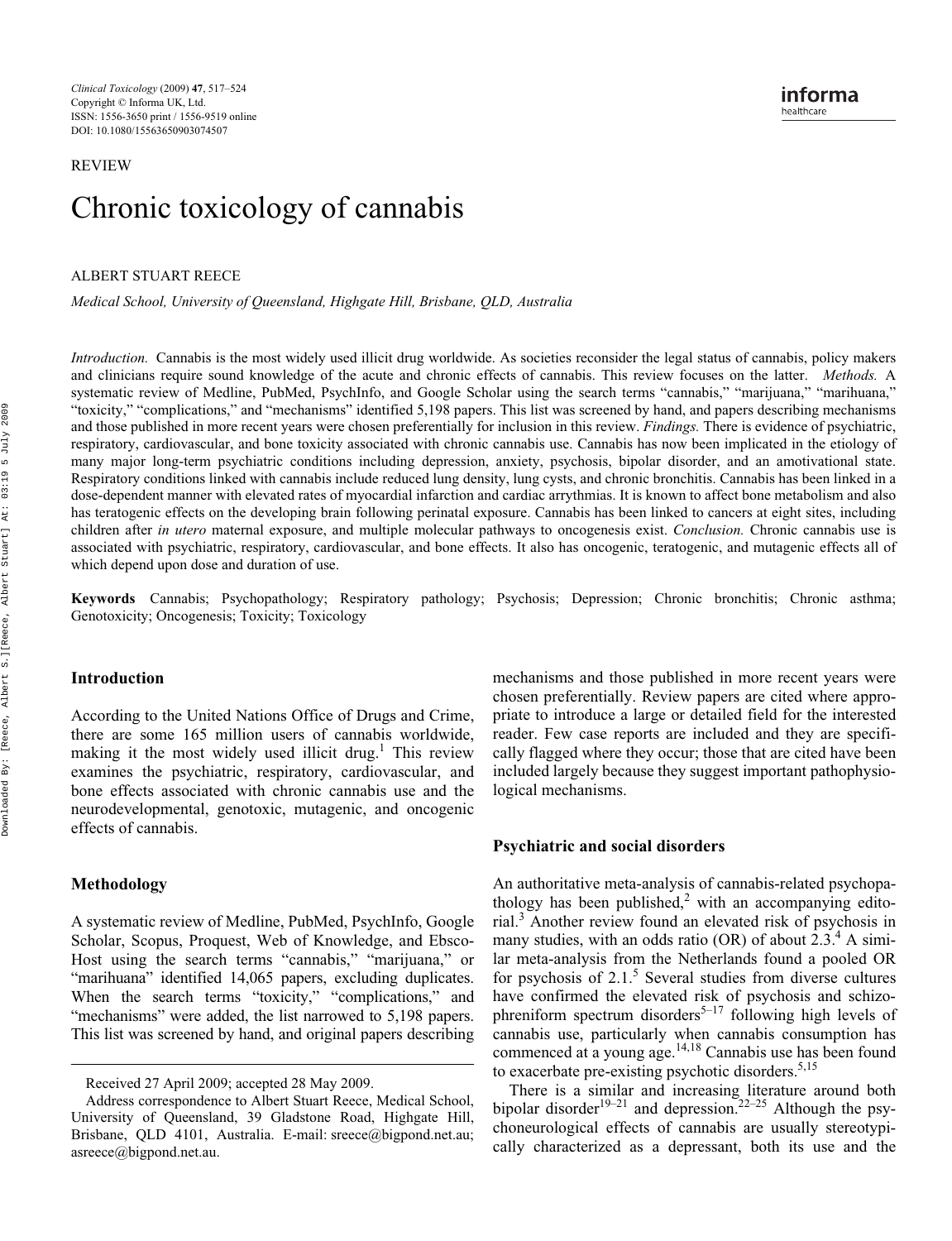withdrawal state are accompanied frequently by psychomotor agitation, which has been implicated causally with interpersonal violence.<sup>26</sup> Interestingly, in a series of forensic examinations of suicide, cannabis use was associated with the most violent means of death, particularly severe motor vehicle accidents.27

In 1972 Nahas<sup>28</sup> drew attention to the devastating effects of cannabis in Egypt as quantified by carefully prepared and formally psychologically documented surveys from that country. Higher levels of anxiety, impaired memory, poor concentration, impaired learning ability, and psychomotor impairment including reduced quality and quantity of work were seen in these users. In addition, a common dependency syndrome was observed, which made exit from the dependent state both difficult and rare.<sup>28</sup> Geographical microclustering of cannabis use has been demonstrated, which has the effect of establishing local socially normative use patterns.<sup>29</sup> Both in northern Africa and in New Zealand communities exist where cannabis use is common, and intellectual impairment, psychomotor slowing, poor work capacity, and severe social deprivation are entrenched.30–32

Lee and colleagues $33,34$  have published several descriptions of heavy, problematic, and refractory cannabis use in remote indigenous communities of the Northern Territory and across northern Australia more generally. A substantial proportion (31–62%) of users' median weekly income and up to 10% of the total community income were spent on cannabis. Ninety percent smoked cannabis heavily (more than six cones daily) and were not able to cease use. Severe mental illness was commonplace, as were depression, suicidal ideation, auditory hallucinations, and imprisonment. There was less participation in employment, education, or training. Community violence escalated when cannabis supplies from distant centers were interrupted. Most users had not "matured out" of dependent cannabis use even 5 years later. It is particularly noteworthy that these same communities had largely successfully defeated alcohol abuse, primarily by tight restrictive policies aimed at severely curtailing alcohol supply. The authors concluded that cannabis was both an important cause and a consequence of ongoing severe social disadvantage and deprivation.

# **Respiratory effects**

Both the Thoracic Society of Australia and New Zealand<sup>35</sup> and the British Lung Foundation<sup>4</sup> have issued major statements in recent years acknowledging the known deleterious effects of cannabis on the lungs. Cannabis is smoked differently from tobacco. Users commonly inhale deeply to a maximal breath and then retain the smoke in the lungs, which generates higher pressures during breath holding and on expiration.  $35-37$ 

Cannabis smoke stimulates inflammation in the airways so that its long-term use is associated with the development of chronic bronchitis. A New Zealand study<sup>38</sup> demonstrated

large airway inflammation and obstruction and hyperinflation but was seldom associated with macroscopic emphysema, with a dose equivalence of one cannabis joint to 2.5–5 cigarettes. These findings were supported by an accompanying editorial<sup>39</sup> and press release.<sup>40</sup> Decreased lung density has also been noted with increased lung volumes, signs of destruction of lung tissue, cyst formation, and emphysematous change with secondary pneumothorax because of bullous rupture. $41-43$ 

Cannabis smoke is known to contain several potent carcinogens including anthrocyclines, nitrosamines, polycyclic aromatic hydrocarbons, terpenes, and vinyl chloride.<sup>4,35,44–47</sup> As a consequence, cannabis use is associated with cancer of the  $\ln 2^{30-32}$ 

#### **Cardiovascular effects**

Cannabis exposure is known to cause phasic systemic vasodilation, mild hypertension, and tachycardia often associated with postural hypotension, and a reduced duration and increased heart rate response to exercise.<sup>48–51</sup> Some but not all these effects are mediated by the autonomic nervous system. Tolerance to many of these acute effects with time appears. In most young healthy patients such changes are clearly generally well tolerated,<sup>48,50</sup> but this is not universally true and several exceptions cited below are of considerable pathophysiological interest. Such generic reassurances cannot be provided to patients with pre-existing coronary or atherosclerotic disease.<sup>50,52</sup>

Several case reports associate cannabis use with infarctions of kidney,<sup>53</sup> brain,<sup>54–60</sup> heart<sup>61–65</sup>, and digits,<sup>66,67</sup> and of priapism in humans with sickle cell disease.<sup>68</sup> An association between cannabis use and pedal gangrene has also been described in a 27-year old.<sup>67</sup> Some 50 cases of cannabis arteritis have been reported in the literature.<sup>67</sup> Cannabis use can acutely trigger myocardial infarction,  $69$  which has also been documented in a 25-year-old man with no other cardiac risk factors and normal coronary arteries at angiography.<sup>62</sup> Coronary no-flow phenomenon has been observed after acute cannabis use.57 Cardiomyopathy has also been reported in a young man.70 One large study of 1,913 adults conducted in the United States found both a significant association between myocardial infarction and cannabis use, and a dose– response effect, with adjusted hazard ratios of 2.5 and 4.2 for less than weekly and weekly use, respectively.<sup>52</sup>

Reversible cerebral vasospasm<sup>71</sup> as well as slowing and flow reversal in the middle cerebral artery<sup>72</sup> has also been documented and attributed to cannabis use. On the contrary, the same authors also reported an increase of blood flow in the cerebral frontal  $10^{12}$  Several case reports have described a cannabis-associated inflammatory angiitis,  $61,74,75$ which can be so severe as to mimic Buerger's disease (thromboangiitis obliterans or "disappearing artery syndrome").

In a study in 19 patients, alterations of the cardiac pressure cycle were found with a highly significant prolongation of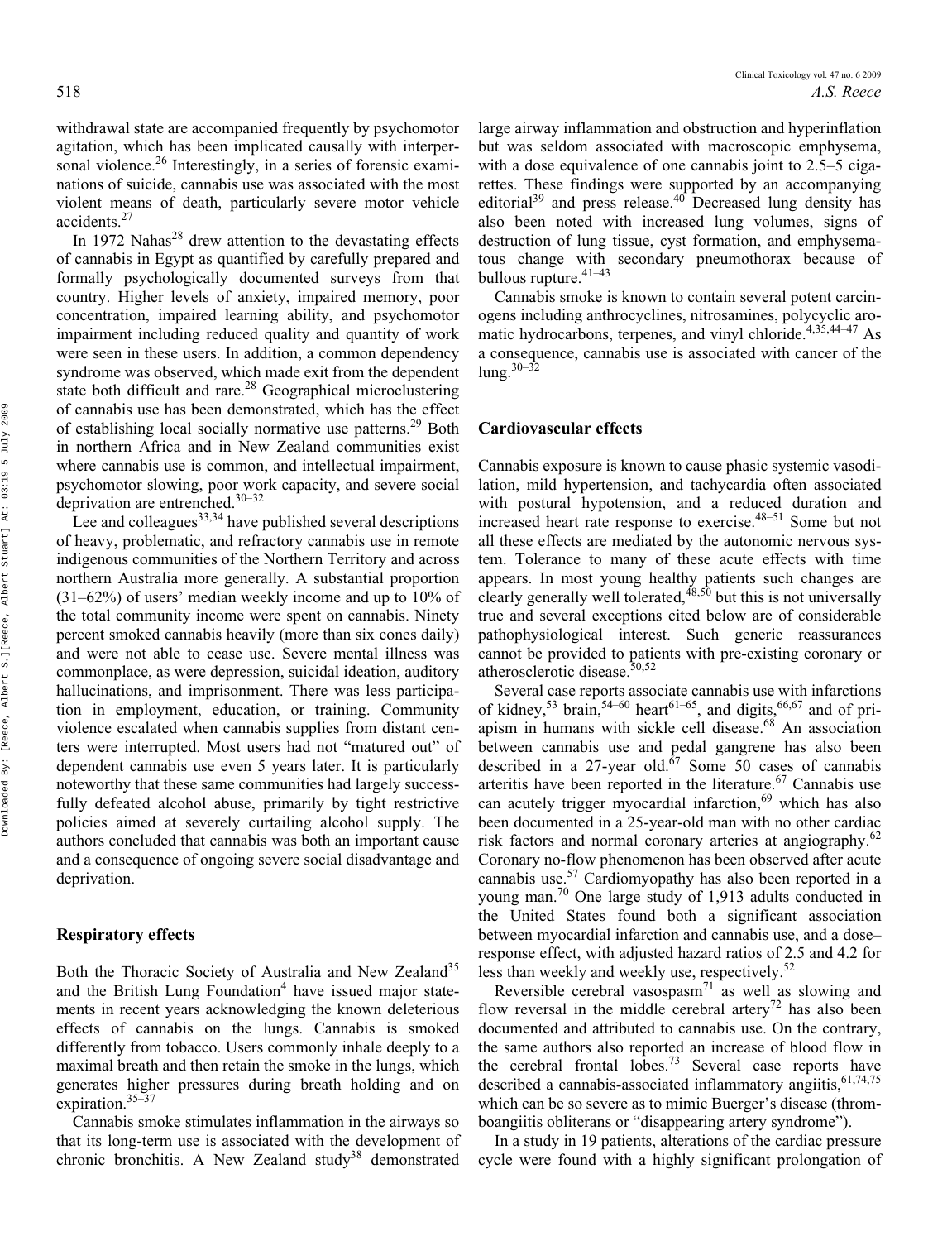both electromechanical systole (by 17 ms) and left ventricular ejection time, in the context of a reduced pre-ejection period (systolic pressure upstroke), a tachycardia of 132 bpm, and unchanged brachial systemic pressures.76 These more abrupt cardiac pressure changes imply increased cardiac work in the context of a prolonged QTc interval and reduced opportunity for myocardial perfusion (the "Buckberg index"), which is limited to the diastolic phase of the cardiac cycle.<sup> $77,78$ </sup> Hence, this scenario combines both an adverse mechanical and electrical profile in the context of reduced coronary perfusion and an altered endothelial, coagulation, angiogenic, $\bar{7}^9$  and inflammatory milieu.

Cannabis has also been linked with elevated rates of cardiac arrhythmias in several case reports.<sup>80</sup> Generally, these are supraventricular and trivial,  $81-\overline{8}3$  but well-documented cases of lethal ventricular arrythmias do exist<sup>57</sup> and one such was recently reported from a man who survived and whose episode was recorded on his implantable defibrillator.<sup>84</sup>

Elevated plasma concentrations of the endocannabinoid 2-arachidonylglycerol status have been associated in an Italian study of 62 patients with an exacerbation of the cardiovascular risk profile with worse concentrations of total cholesterol, high-density lipoprotein cholesterol, body mass index, intra-abdominal obesity, and adiponectin.<sup>85</sup>

#### **Bones**

Cannabinoid receptors are present on bones. Physiological studies have shown that cannabinoids have an important role in the regulation of bone density $86$ ; blockade or modulation of CB1 cannabinoid activity protects from bone loss.<sup>87</sup> Heavy cannabis use in humans is associated with substantial bone loss.54 Interestingly, CB2 stimulation appears to be causally associated with stimulation of both endosteal and periosteal bone growth by mechanisms involving inhibition of osteoclastogenesis, osteoblast stimulation, and favorable modulation of the RANKL (receptor activated NF-kB ligand) – osteoprotegerin system, matrix metalloproteinase inhibition, inhibition of adrenergic sympathetic signaling to bone, and inhibition of bone marrow monocyte-directed hemopoiesis $88-99$  (the bone marrow-derived monocyte is believed to be the immediate precursor of the multinucleate osteoclast). Cannabis use is also known to be associated with profound loss of alveolar bone from the jaws, $100-103$  often in the context of severe erosive periodontitis.<sup>104,105</sup>

# **Maternal cannabis use and fetal development**

Not all the studies in this field have returned results confirming a link between maternal cannabis use and later deleterious changes in the offspring.106 However, maternal cannabis use has been shown to reduce body weight at birth.<sup>107</sup> Many birth abnormalities were identified in a large Hawaiian sample over 6 years. Of 54 birth defects studies, 39% were noted in

cannabis-exposed babies.<sup>108</sup> Many of these defects were major and involved the brain (encephalocoele, hydrocephaly, microcephaly, anophthalmia/microphthalmia), cardiovasculature (tetralogy of Fallot, ventricular septal defect, atrial septal defect, and right and left heart atretic syndromes), gastrointestinal system (pyloric stenosis, intestinal atresias and stenoses, and gastroschisis), and limbs (polydatyly, syndactyly, and reduction deformities of the upper and lower limbs); oro-facial clefts were also reported. One large American study found a somewhat elevated risk of anencephaly (OR = 1.7,  $CI = 0.9-3.4$ ).<sup>109</sup> The association with gastroschisis has been confirmed by other investigators.<sup>110</sup>

The dominant theme to emerge from studies of perinatal exposure is that of impaired executive cortical functioning reflected in reduced attention and analytical behavior and visuospatial analysis and hypothesis testing;<sup>111</sup> parent-rated behavioral problems, language comprehension, and distractibility<sup>112</sup>; and inattention, hyperactivity, impulsivity, and substance use disorders.113 Indeed, close agreement between human and animal studies of perinatal exposure has been shown.<sup>113</sup> Such changes emerge from as early as the first weeks of life and persist in children in longitudinal studies into the school ages. Importantly, cannabis seemed to potentiate other causes of disadvantage such as smoking, low protein nutrition, and early age of first maternal pregnancy, and child sexual abuse implying that cannabis use by disadvantaged groups compounds other functional deficits.<sup>112,114</sup> Lower school age child IQ was also noted in another large longitudinal follow-up study.<sup>115</sup> It is important to note, however, that such reductions in intellectual performance, executive function, memory, sustained attention, and verbal ability are also seen in samples of low-risk upper middle class children of school age.<sup>116</sup> Equally, it is important to note that careful studies controlling for such pertinent confounding psychosocial variables find strong persistent effects of cannabis exposure.<sup>117</sup>

Maternal prenatal cannabis use has been found to predict later cannabis use during adolescence both as age of onset and frequency of use, a relationship that persisted after adjustment for many other risk factors.<sup>118</sup>

# **Genotoxicity, mutagenicity, and oncogenesis**

Cannabis use is associated with cancer of the  $\text{lung}^{30-32}$  (OR = 2.3, 4.1, and 5.7), head and neck<sup>44,119</sup> (OR = 4.1, 2.6, and 3.1), larynx (OR = 1.7 and 2.3), prostate (OR =  $3.1$ )<sup>120</sup>, cervix  $(OR = 1.4)$ , <sup>120</sup> testes  $(OR = 1.7)$ , <sup>121</sup> and brain  $(OR = 2.8)$ . <sup>122</sup> Cannabis has also been linked with tumors of the urothelial tracts.123–125 Several authors have also found evidence of a dose–response relationship, either with dose, duration, or the combined lifetime total duration of cannabis consumption.31,32,44,121 A report from Tunisia showed an eightfold rise in lung cancer risk, but initially did not demonstrate a dose– response relationship; tobacco is frequently mixed with cannabis in that country.30 A later expanded revision of these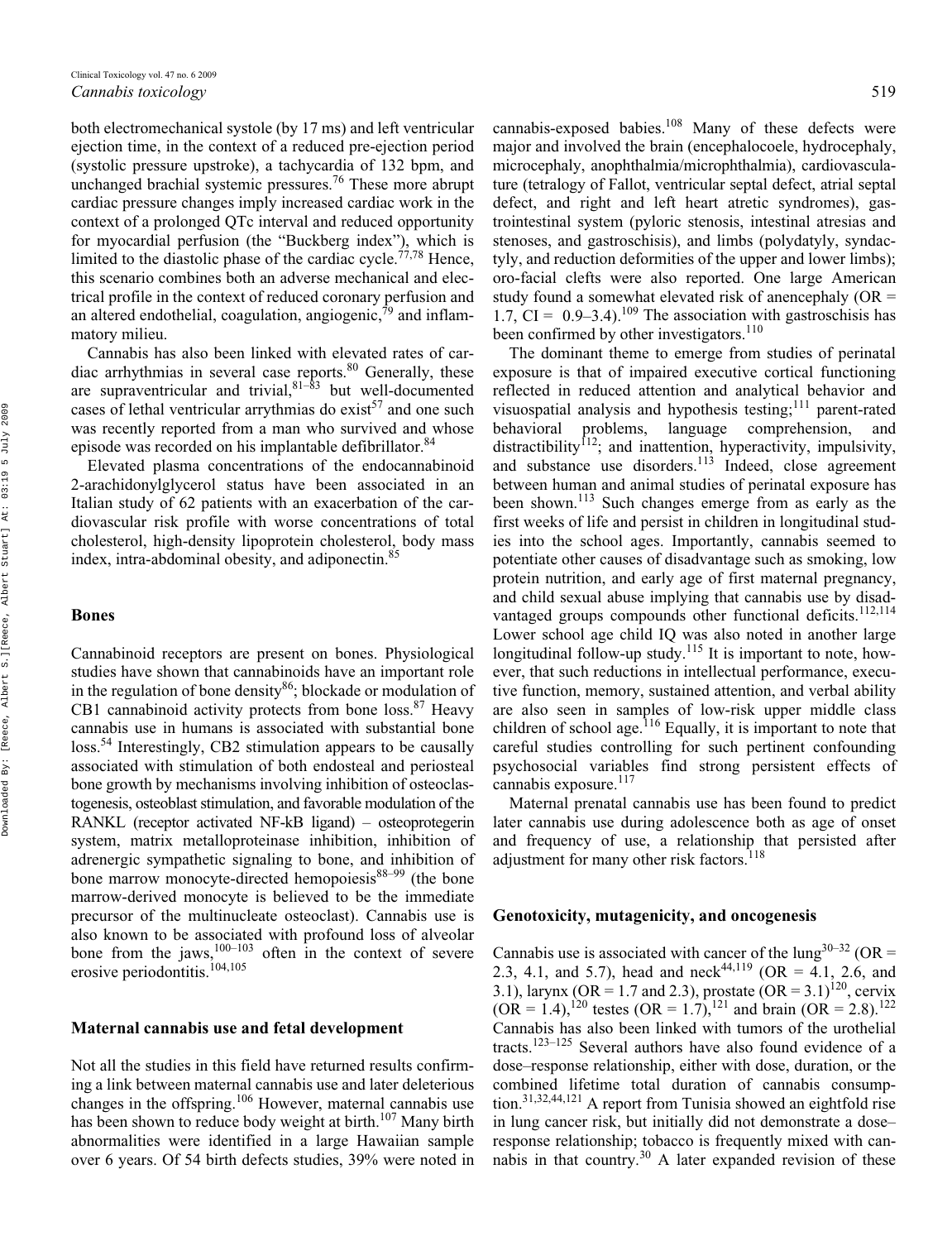data from the same area in northern Africa was able to demonstrate a relationship with the total dose duration of cannabis exposure.<sup>121</sup>

Of great concern is the evidence of inheritable tumors such as childhood neuroblastoma (OR = 1.8, 4.7),<sup>126</sup> rhabdomyosarcoma, <sup>45</sup> and leukemia (OR = 11), particularly non-lymphoblastic leukemia,127 in cannabis-exposed pregnant mothers.

It should be noted that not all epidemiological studies have been positive, $128$  with some studies failing to demonstrate such a link, possibly because cannabis exposure in the study population was limited.45 For example, a study conducted in Los Angeles did not observe an association with lung cancer, which the authors attributed to the relatively few cases exposed to significant amounts of cannabis.<sup>129</sup> Similarly, a New Zealand study of head and neck cancer was recently found to be negative, a finding attributed by the authors to uncontrolled confounding and inadequate sampling of the New Zealand population.<sup>128</sup>

Cannabinoids liberate radical species both by receptor binding (nitrogen-centered species<sup>130–132</sup>) and by uncoupling mitochondrial oxidative phosphorylation via stimulation of the matrix protein uncoupling protein 2.<sup>133,134</sup> Nitric oxide generation at the cell membrane occurs via both CB1<sup>130</sup> and non-CB1/2 receptor-mediated $131$  mechanisms. Indeed, it has been shown that oxidation<sup>135</sup> of the DNA base guanosine to oxo-guanosine is a *normal* part of endocannabinoid signaling. This potentially very serious and inherently mutagenic defect is overcome during normal signaling by activation of the base excision DNA repair pathway within cells. The capacity of such DNA repair pathways is well known to be limited, so the possibility exists that with pathological overstimulation, as might occur during substantial cannabis use, the resulting major genetic defects would become fixed and eventually translated into altered mRNAs, micro-RNAs, genetic expression, and protein sequences.

Cannabis is known to stimulate the oncogenic MAP kinase pathway,136 which is potently oncogenic, and to be involved particularly in the genesis of non-lymphocytic leukemias.<sup>137</sup> A strongly positive association between cannabis consumption and this tumor has been found.<sup>127</sup> Cannabinoids block topoisomerase II, an enzyme that untwists and makes accessible the dominant coding DNA strand and plays a vital role in DNA repair, meiotic chromosomal replication, mRNA transcription, and DNA hypermutation in prelymphocytes.<sup>138,139</sup> Cannabinoids also impair RAD-51, another enzyme involved in the accurate repair of DNA breaks. Mice chromosomal studies imply that cannabinoids also interfere with the normal maintenance of the ends of chromosomes.<sup>140</sup>

Chromosomal ends or telomeres are made up of many copies of a 6-nt repeat structure (T–T–A–G–G–G) and are protected by a complex of proteins collectively called "shelterin."141,142 Telomeres are maintained by an enzyme called telomerase, which is absent from most cells but is present in stem cells, gonads (testes and ovaries), and cancers.143,144 The length of the telomeres has been shown

recently to be proportional to the age, the health, and the reproductive fitness of stem cells in a variety of *in vivo* tissue niches.145 It is of concern that the chromosomal damage was shown in mice not only for tetrahydrocannabinol but also for cannabidiol (and cannabinol), $140$  a non-psychoactive cannabinoid that has been added to commercial cannabis sprays supposedly to confer safety!<sup>146</sup>

The involvement of cannabinoids with at least three enzymes involved in DNA repair raises questions about their potential genetic toxicity, a subject that remains largely uninvestigated. Gonadal stem cell and genetic toxicity have implications for cell growth inhibition, fetal malformations, and inheritable defects including cancers. Indeed, evidence of cannabis-induced altered DNA expression, $147$  a higher incidence of 21 birth defects, $107$  and an 11-fold rise in inherited leukemias in the offspring of cannabis users<sup>127</sup> have been documented. Other studies have produced similar findings, <sup>148</sup> including tissues of the germ line.<sup>149</sup> The presence of such major chromosomal abnormalities in sperm cells but not in circulating white blood cells $149$  is consistent with the inhibition by cannabinoids of telomerase, which is well known to be present in stem cells, germ cells, and cancer cells but not in the nuclei of normal tissue.<sup>150–152</sup>

# **Conclusions**

In summary, now there is evidence for the implication of cannabis in various psychiatric, respiratory, cardiovascular, and bone pathologies.<sup>153,154</sup> The reports of social disruption, disorganization, and deprivation consequent on widespread heavy cannabis use from a number of communities around the world are of substantial concern. The features associated with chronic cannabis use imply that a clear public health cautionary message is warranted along the lines employed for other environmental intoxicants such as tobacco, which should be targeted strategically to young and otherwise vulnerable populations.

*Declaration of interest:* There is no conflict of interest to declare.

#### **References**

- 1. United Nations Office of Drugs and Crime. World Drug Report 2008. Vienna: UN ODC; 2008.
- 2. Moore TH, Zammit S, Lingford-Hughes A, Barnes TR, Jones PB, Burke M, Lewis G. Cannabis use and risk of psychotic or affective mental health outcomes: a systematic review. Lancet 2007; 370:319–328.
- 3. Nordentoft M, Hjorthoj C. Cannabis use and risk of psychosis in later life. Lancet 2007; 370:293–294.
- 4. British Lung Foundation. Cannabis: a smoking gun. [http://www.lunguk.](http://www.lunguk.org/Resources/British%20Lung%Foundation/Migrated%20Resources/Documents/A/A_Smoking_Gun.pdf.) [org/Resources/British%20Lung%Foundation/Migrated%20Resources/](http://www.lunguk.org/Resources/British%20Lung%Foundation/Migrated%20Resources/Documents/A/A_Smoking_Gun.pdf.) [Documents/A/A\\_Smoking\\_Gun.pdf.](http://www.lunguk.org/Resources/British%20Lung%Foundation/Migrated%20Resources/Documents/A/A_Smoking_Gun.pdf.) Accessed 20 June 2009. London; 2005.
- 5. Henquet C, Murray R, Linszen D, van Os J. The environment and schizophrenia: the role of cannabis use. Schizophr Bull 2005; 31:608–612.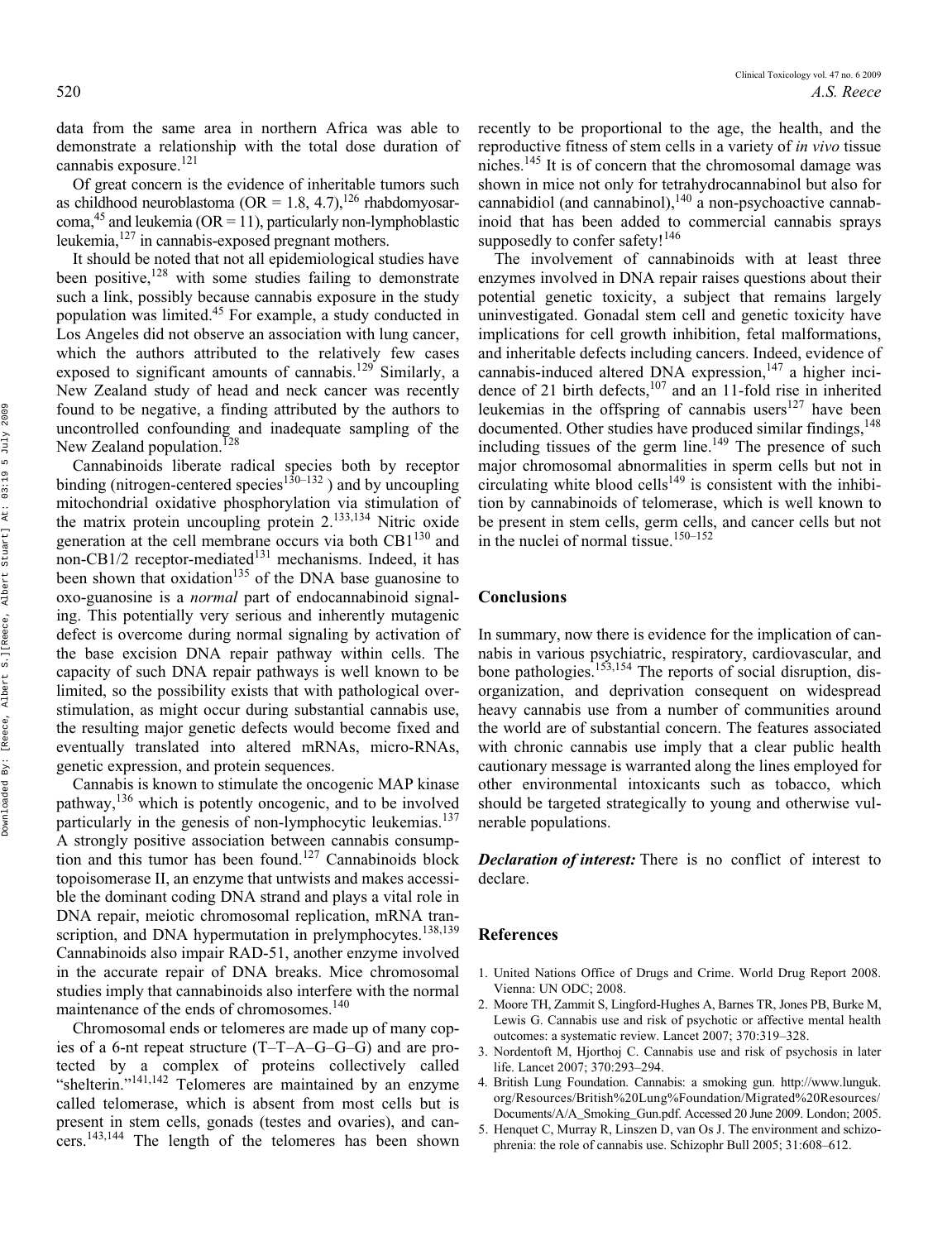- 6. Konings M, Henquet C, Maharajh HD, Hutchinson G, Van Os J. Early exposure to cannabis and risk for psychosis in young adolescents in Trinidad. Acta Psychiatr Scand 2008; 118:209–213.
- 7. Cohen M, Solowij N, Carr V. Cannabis, cannabinoids and schizophrenia: integration of the evidence. Aust NZ J Psychiatry 2008; 42:357–368.
- 8. Coulston CM, Perdices M, Tennant CC. The neuropsychology of cannabis and other substance use in schizophrenia: review of the literature and critical evaluation of methodological issues. Aust NZ J Psychiatry 2007; 41:869–884.
- 9. Coulston CM, Perdices M, Tennant CC. The neuropsychological correlates of cannabis use in schizophrenia: lifetime abuse/dependence, frequency of use, and recency of use. Schizophr Res 2007; 96:169–184.
- 10. Degenhardt L, Tennant C, Gilmour S. The temporal dynamics of relationships between cannabis, psychosis and depression among young adults with psychotic disorders: findings from a 10-month prospective study. Psychol Med 2007; 37:927–934.
- 11. Esterberg ML, Goulding SM, McClure-Tone EB, Compton MT. Schizotypy and nicotine, alcohol, and cannabis use in a non-psychiatric sample. Addict Behav 2008; 34:374–379.
- 12. Freedman R. Cannabis, inhibitory neurons, and the progressive course of schizophrenia. Am J Psychiatry 2008; 165:416–419.
- 13. Hashimoto T, Bazmi HH, Mirnics K, Wu Q, Sampson AR, Lewis DA. Conserved regional patterns of GABA-related transcript expression in the neocortex of subjects with schizophrenia. Am J Psychiatry 2008; 165:479–489.
- 14. Henquet C, Van Os J. The coherence of the evidence linking cannabis with psychosis. Psychol Med 2008; 38:461–462; author reply 2–4.
- 15. Hides L, Dawe S, Kavanagh DJ, Young RM. Psychotic symptom and cannabis relapse in recent-onset psychosis. Prospective study. Br J Psychiatry 2006; 189:137–143.
- 16. Linszen D, van Amelsvoort T. Cannabis and psychosis: an update on course and biological plausible mechanisms. Curr Opin Psychiatry 2007; 20:116–120.
- 17. Luzi S, Morrison PD, Powell J, di Forti M, Murray RM. What is the mechanism whereby cannabis use increases risk of psychosis? Neurotox Res 2008; 14:105–112.
- 18. Fergusson DM, Horwood LJ. Early onset cannabis use and psychosocial adjustment in young adults. Addiction 1997; 92:279–296.
- 19. Jarvis K, DelBello MP, Mills N, Elman I, Strakowski SM, Adler CM. Neuroanatomic comparison of bipolar adolescents with and without cannabis use disorders. J Child Adolesc Psychopharmacol 2008; 18:557–563.
- 20. Merikangas KR, Herrell R, Swendsen J, Rossler W, Ajdacic-Gross V, Angst J. Specificity of bipolar spectrum conditions in the comorbidity of mood and substance use disorders: results from the Zurich cohort study. Arch Gen Psychiatry 2008; 65:47–52.
- 21. van Rossum I, Boomsma M, Tenback D, Reed C, van Os J. Does cannabis use affect treatment outcome in bipolar disorder? A longitudinal analysis. T J Nerv Ment Dis 2009; 197:35–40.
- 22. Wichers M, Schrijvers D, Geschwind N, Jacobs N, Myin-Germeys I, Thiery E, Derom C, Sabbe B, Peeters F, Delespaul P, Van Os, J. Mechanisms of gene-environment interactions in depression: evidence that genes potentiate multiple sources of adversity. Psychol Med 2008:1–10.
- 23. Bovasso GB. Cannabis abuse as a risk factor for depressive symptoms. Am J Psychiatry 2001; 158:2033–2037.
- 24. Lee KS, Clough AR, Jaragba MJ, Conigrave KM, Patton GC. Heavy cannabis use and depressive symptoms in three Aboriginal communities in Arnhem Land, Northern Territory. Med J Aust 2008; 188:605–608.
- 25. Konings M, Maharajh HD. Cannabis use and mood disorders: patterns of clinical presentations among adolescents in a developing country. Int J Adolesc Med Health 2006; 18:221–233.
- 26. Moore TM, Stuart GL, Meehan JC, Rhatigan DL, Hellmuth JC, Keen SM. Drug abuse and aggression between intimate partners: a metaanalytic review. Clin Psychol Rev 2008; 28:247–274.
- 27. Eksborg S, Rajs J. Causes and manners of death among users of heroin, methadone, amphetamine, and cannabis in relation to postmortem chemical tests for illegal drugs. Subst Use Misuse 2008; 43:1326–1339.
- 28. Nahas GG. Effects of hashish consumption in Egypt. N Engl J Med 1972; 287:310.
- 29. Wells JE, Degenhardt L, Bohnert KM, Anthony JC, Scott KM. Geographical clustering of cannabis use: results from the New Zealand Mental Health Survey 2003–2004. Drug Alcohol Depend 2009; 99:309–316.
- 30. Voirin N, Berthiller J, Benhaim-Luzon V, Boniol M, Straif K, Ayoub WB, Ayed FB, Sasco AJ. Risk of lung cancer and past use of cannabis in Tunisia. J Thorac Oncol 2006; 1:577–579.
- 31. Berthiller J, Straif K, Boniol M, Voirin N, Benhaïm-Luzon V, Ayoub WB, Dari I, Laouamri S, Hamdi-Cherif M, Bartal M, Ayed FB, Sasco AJ. Cannabis smoking and risk of lung cancer in men: a pooled analysis of three studies in Maghreb. J Thorac Oncol 2008; 3:1398–1403.
- 32. Aldington S, Harwood M, Cox B, Weatherall M, Beckert L, Hansell A, Pritchard A, Robinson G, Beasley R, Cannabis and Respiratory Disease Research Group. Cannabis use and risk of lung cancer: a case-control study. Eur Respir J 2008; 31:280–286.
- 33. Lee KS, Conigrave KM, Patton GC, Clough AR. Cannabis use in remote Indigenous communities in Australia: endemic yet neglected. Med J Aust 2009; 190:228–229.
- 34. Lee KS, Clough AR, Conigrave KM. High levels of cannabis use persist in Aboriginal communities in Arnhem Land, Northern Territory. Med J Aust 2007; 187:594–595.
- 35. Taylor DR, Hall W. Respiratory health effects of cannabis: position statement of the Thoracic Society of Australia and New Zealand. Int Med J 2003; 33:310–313.
- 36. British Lung Foundation. Cannabis: A Smoking Gun. London: British Lung Foundation; 2005.
- 37. Tashkin DP. Smoked marijuana as a cause of lung injury. Monaldi archives for chest disease = Archivio Monaldi per le malattie del torace/ Fondazione clinica del lavoro, IRCCS [and] Istituto di clinica tisiologica e malattie apparato respiratorio, Universita di Napoli, Secondo ateneo 2005; 63:93–100.
- 38. Aldington S, Williams M, Nowitz M, Weatherall M, Pritchard A, McNaughton A, Robinson G, Beasley R. Effects of cannabis on pulmonary structure, function and symptoms. Thorax 2007; 62:1058–1063.
- 39. Lange P. Cannabis and the lung. Thorax 2007; 62:1036–1037.
- 40. Research confirms cannabis poses a serious health risk to the lungs. British Lung Foundation, 2007. [http://www.lunguk.org/media-and](http://www.lunguk.org/media-and-campaigning/media-centre/archive-press-releases-and-statements/july2007/Researchconfirmscannabisposesaserioushealthrisktothelungs.htm.)[campaigning/media-centre/archive-press-releases-and-statements/july](http://www.lunguk.org/media-and-campaigning/media-centre/archive-press-releases-and-statements/july2007/Researchconfirmscannabisposesaserioushealthrisktothelungs.htm.) [2007/Researchconfirmscannabisposesaserioushealthrisktothelungs.htm.](http://www.lunguk.org/media-and-campaigning/media-centre/archive-press-releases-and-statements/july2007/Researchconfirmscannabisposesaserioushealthrisktothelungs.htm.) Accessed 20 June 2009.
- 41. Johnson MK, Smith RP, Morrison D, Laszlo G, White RJ. Large lung bullae in marijuana smokers. Thorax 2000; 55:340–342.
- 42. Thompson CS, White RJ. Lung bullae and marijuana. Thorax 2002; 57:563.
- 43. Reece AS. Cannabis as a cause of giant cystic lung disease. Q J Medicine 2008; 101:503.
- 44. Zhang ZF, Morgenstern H, Spitz MR, Tashkin DP, Yu GP, Marshall JR, Hsu TC, Schantz SP. Marijuana use and increased risk of squamous cell carcinoma of the head and neck. Cancer Epidemiol Biomarkers Prev 1999; 8:1071–1078.
- 45. Hashibe M, Straif K, Tashkin DP, Morgenstern H, Greenland S, Zhang ZF. Epidemiologic review of marijuana use and cancer risk. Alcohol (Fayetteville, NY) 2005; 35:265–275.
- 46. Roth MD, Marques-Magallanes JA, Yuan M, Sun W, Tashkin DP, Hankinson O. Induction and regulation of the carcinogen-metabolizing enzyme CYP1A1 by marijuana smoke and delta (9)-tetrahydrocannabinol. Am J Respir Cell Mol Biol 2001; 24:339–344.
- 47. Sarafian TA, Magallanes JA, Shau H, Tashkin D, Roth MD. Oxidative stress produced by marijuana smoke. An adverse effect enhanced by cannabinoids. Am J Respir Cell Mol Biol 1999; 20:1286–1293.
- 48. Jones RT. Cardiovascular system effects of marijuana. J Clin Pharmacol 2002; 42:58S–63S.
- 49. Varga K, Lake KD, Huangfu D, Guyenet PG, Kunos G. Mechanism of the hypotensive action of anandamide in anesthetized rats. Hypertension 1996; 28:682–686.

2009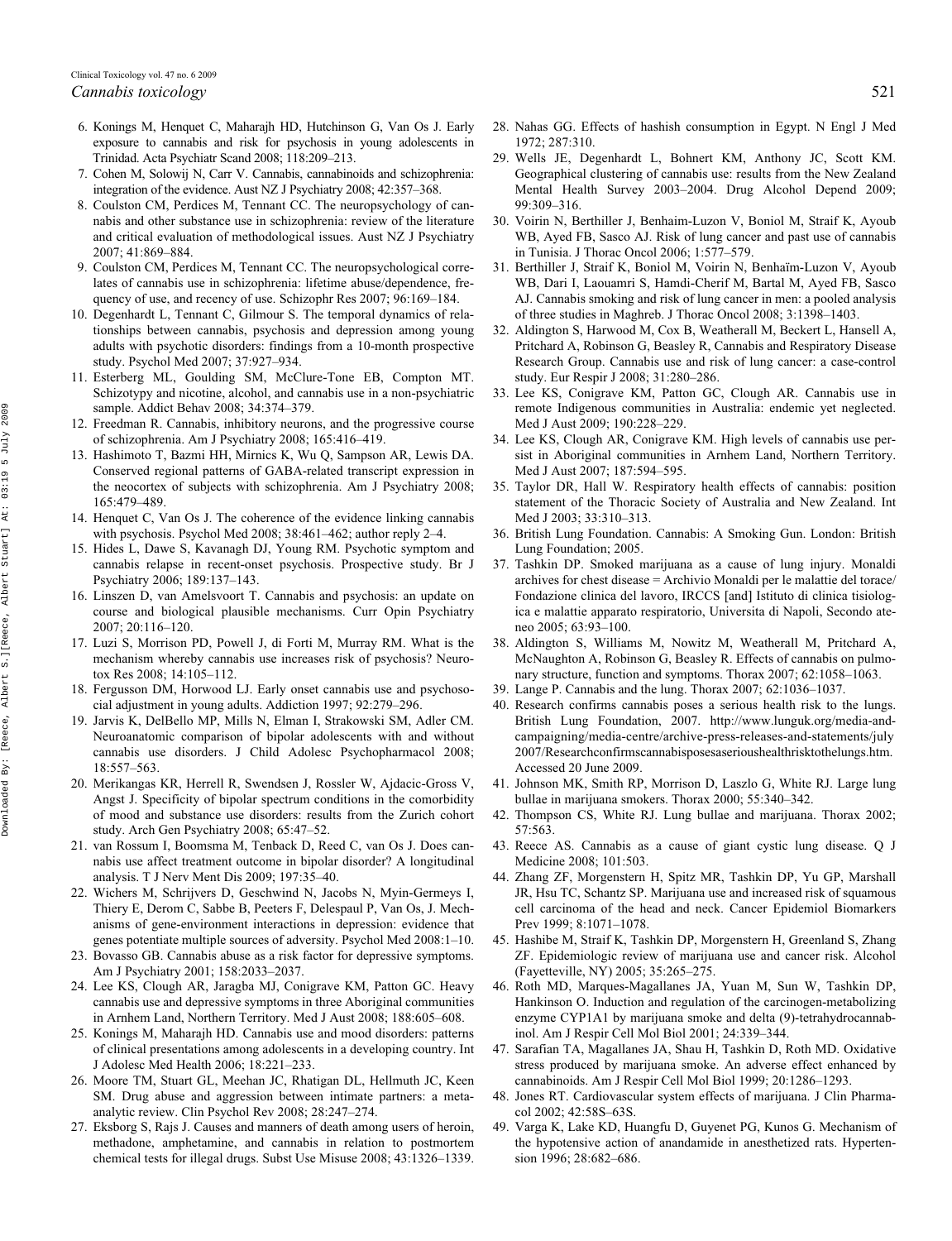- 50. Sidney S. Cardiovascular consequences of marijuana use. J Clin Pharmacol 2002; 42:64S–70S.
- 51. Strougo A, Zuurman L, Roy C, Pinquier JL, van Gerven JMA, Cohen AF, Schoemaker RC. Modelling of the concentration – effect relationship of THC on central nervous system parameters and heart rate – insight into its mechanisms of action and a tool for clinical research and development of cannabinoids. J Psychopharmacol (Oxford) 2008; 22:717–726.
- 52. Mukamal KJ, Maclure M, Muller JE, Mittleman MA. An exploratory prospective study of marijuana use and mortality following acute myocardial infarction. Am Heart J 2008; 155:465–470.
- 53. Lambrecht GL, Malbrain ML, Coremans P, Verbist L, Verhaegen H. Acute renal infarction and heavy marijuana smoking. Nephron 1995; 70:494–496.
- 54. Reece AS. Severe multisystem dysfunction in a case of high level exposure to smoked cannabis. BMJ Case Reports 2009; in press.
- 55. Zachariah SB. Stroke after heavy marijuana smoking. Stroke 1991;  $22:406-409$ .
- 56. Mateo I, Pinedo A, Gomez-Beldarrain M, Basterretxea JM, Garcia-Monco JC. Recurrent stroke associated with cannabis use. J Neurol Neurosurg Psychiatry 2005; 76:435–437.
- 57. Russmann S, Winkler A, Lovblad KO, Stanga Z, Bassetti C. Lethal ischemic stroke after cisplatin-based chemotherapy for testicular carcinoma and cannabis inhalation. Eur Neurol 2002; 48:178–180.
- 58. Moussouttas M. Cannabis use and cerebrovascular disease. Neurologist 2004; 10:47–53.
- 59. Termote B, Verswijvel G, Gelin G, Palmers Y. Cannabis-induced brain ischemia. JBR-BTR 2007; 90:218–219.
- 60. Renard D, Gaillard N. Brain haemorrhage and cerebral vasospasm associated with chronic use of cannabis and buprenorphine. Cerebrovasc Dis 2008; 25:282–283.
- 61. Citron BP. Angiitis in drug abusers. N Engl J Med 1971; 284:111.
- 62. Charles R, Holt S, Kirkham N. Myocardial infarction and marijuana. Clin Toxicol 1979; 14:433–438.
- 63. Kotsalou I, Georgoulias P, Karydas I, Fourlis S, Sioka C, Zoumboulidis A, Demakopoulos N. A rare case of myocardial infarction and ischemia in a cannabis-addicted patient. Clin Nucl Med 2007; 32:130–131.
- 64. Mittleman MA, Lewis RA, Maclure M, Sherwood JB, Muller JE. Triggering myocardial infarction by marijuana. Circulation 2001; 103:2805–2809.
- 65. Montisci M, Thiene G, Ferrara SD, Basso C. Cannabis and cocaine: a lethal cocktail triggering coronary sudden death. Cardiovasc Pathol 2008; 17:344–3446.
- 66. Noel B, Ruf I, Panizzon RG. Cannabis arteritis. J Am Acad Dermatol 2008; 58:S65–S67.
- 67. Peyrot I, Garsaud AM, Saint-Cyr I, Quitman O, Sanchez B, Quist D. Cannabis arteritis: a new case report and a review of literature. J Eur Acad Dermatol Venereol 2007; 21:388–391.
- 68. Birnbaum BF, Pinzone JJ. Sickle cell trait and priapism: a case report and review of the literature. Cases J 2008; 1:429.
- 69. Cappelli F, Lazzeri C, Gensini GF, Valente S. Cannabis: a trigger for acute myocardial infarction? A case report. J Cardiovasc Med 2008; 9:725–728.
- 70. Ting JY. Reversible cardiomyopathy associated with acute inhaled marijuana use in a young adult. Clin Toxicol (Phila) 2007; 45:432–434.
- 71. Ducros A, Boukobza M, Porcher R, Sarov M, Valade D, Bousser MG. The clinical and radiological spectrum of reversible cerebral vasoconstriction syndrome. A prospective series of 67 patients. Brain 2007; 130:3091–3101.
- 72. Mathew RJ, Wilson WH, Humphreys DF, Lowe JV, Wiethe KE. Middle cerebral artery velocity during upright posture after marijuana smoking. Acta Psychiatr Scand 1992; 86:173–178.
- 73. Mathew RJ, Wilson WH, Humphreys DF, Lowe JV, Wiethe KE. Regional cerebral blood flow after marijuana smoking. J Cereb Blood Flow Metab 1992; 12:750–758.
- 74. Disdier P, Granel B, Serratrice J, Constans J, Michon-Pasturel U, Hachulla E, Conri C, Devulder B, Swiader L, Piquet P, Branchereau A,

Jouglard J, Moulin G, Weiller PJ. Cannabis arteritis revisited – ten new case reports. Angiology 2001; 52:1–5.

- 75. Ducasse E, Chevalier J, Dasnoy D, Speziale F, Fiorani P, Puppinck P. Popliteal artery entrapment associated with cannabis arteritis. Eur J Vasc Endovasc Surg 2004; 27:327–332.
- 76. Kanakis C Jr, Pouget JM, Rosen KM. The effects of delta-9-tetrahydrocannabinol (cannabis) on cardiac performance with and without beta blockade. Circulation 1976; 53:703–707.
- 77. Olinger GN, Mulder DG, Maloney JV Jr, Buckberg GD. Phasic coronary flow: intraoperative evaluation of flow distribution, myocardial function, and reactive hyperemic response. Ann Thorac Surg 1976; 21:397–404.
- 78. Olinger GN, Po J, Maloney JV Jr, Mulder DG, Buckberg GD. Myocardial revascularization in high-risk coronary patients. West J Med 1976; 124:265–271.
- 79. Kogan NM, Blazquez C, Alvarez L, Gallily R, Schlesinger M, Guzmán M, Mechoulam R. A cannabinoid quinone inhibits angiogenesis by targeting vascular endothelial cells. Mol Pharmacol 2006; 70:51–59.
- 80. Korantzopoulos P, Liu T, Papaioannides D, Li G, Goudevenos JA. Atrial fibrillation and marijuana smoking. Int J Clin Pract 2008; 62:308–313.
- 81. Charbonney E, Sztajzel JM, Poletti PA, Rutschmann O. Paroxysmal atrial fibrillation after recreational marijuana smoking: another 'holiday heart'? Swiss Med Wkly 2005; 135:412–414.
- 82. Kosior DA, Filipiak KJ, Stolarz P, Opolski G. Paroxysmal atrial fibrillation in a young female patient following marijuana intoxication – a case report of possible association. Med Sci Monit 2000; 6:386–389.
- 83. Lehavi A, Shay M, Gilony C, Even L. Marijuana smoking and paroxysmal atrial fibrillation. Harefuah 2005; 144:2–3, 72.
- 84. Baranchuk A, Johri AM, Simpson CS, Methot M, Redfearn DP. Ventricular fibrillation triggered by marijuana use in a patient with ischemic cardiomyopathy: a case report. Cases J 2008; 1:373.
- 85. Cote M, Matias I, Lemieux I, Petrosino S, Alméras N, Després J-P, Di Marzo V. Circulating endocannabinoid levels, abdominal adiposity and related cardiometabolic risk factors in obese men. Int J Obes (2005) 2007; 31:692–699.
- 86. Idris AI, van't Hof RJ, Greig IR, Ridge SA, Baker D, Ross RA, Ralston SH. Regulation of bone mass, bone loss and osteoclast activity by cannabinoid receptors. Nat Med 2005; 11(7):774–779.
- 87. George KL, Saltman LH, Stein GS, Lian JB, Zurier RB. Ajulemic acid, a nonpsychoactive cannabinoid acid, suppresses osteoclastogenesis in mononuclear precursor cells and induces apoptosis in mature osteoclast-like cells. J Cell Physiol 2008; 214(3):714–720.
- 88. Bab I, Ofek O, Tam J, Rehnelt J, Zimmer A. Endocannabinoids and the regulation of bone metabolism. J Neuroendocrinol 2008; 20(Suppl. 1):69–74.
- 89. Bab I, Zimmer A. Cannabinoid receptors and the regulation of bone mass. Br J Pharmacol 2008; 153:182–188.
- 90. Bab IA. Regulation of skeletal remodeling by the endocannabinoid system. Ann N Y Acad Sci 2007; 1116:414–422.
- 91. Buckley NE. The peripheral cannabinoid receptor knockout mice: an update. Br J Pharmacol 2008; 153:309–318.
- 92. George KL, Saltman LH, Stein GS, Lian JB, Zurier RB. Ajulemic acid, a nonpsychoactive cannabinoid acid, suppresses osteoclastogenesis in mononuclear precursor cells and induces apoptosis in mature osteoclast-like cells. J Cell Physiol 2008; 214:714–720.
- 93. Johnson DR, Stebulis JA, Rossetti RG, Burstein SH, Zurier RB. Suppression of fibroblast metalloproteinases by ajulemic acid, a nonpsychoactive cannabinoid acid. J Cell Biochem 2007; 100:184–190.
- 94. Lunn CA, Reich EP, Fine JS, Lavey B, Kozlowski JA, Hipkin RW, Lundell DJ, Bober L. Biology and therapeutic potential of cannabinoid CB2 receptor inverse agonists. Br J Pharmacol 2008; 153(2):226–239.
- 95. Napimoga MH, Benatti BB, Lima FO, Alves PM, Campos AC, Pena-Dos-Santos DR, Severino FP, Cunha FQ, Guimaraes FS. Cannabidiol decreases bone resorption by inhibiting RANK/RANKL expression and pro-inflammatory cytokines during experimental periodontitis in rats. Int Immunopharmacol 2008; 9(2):216–222.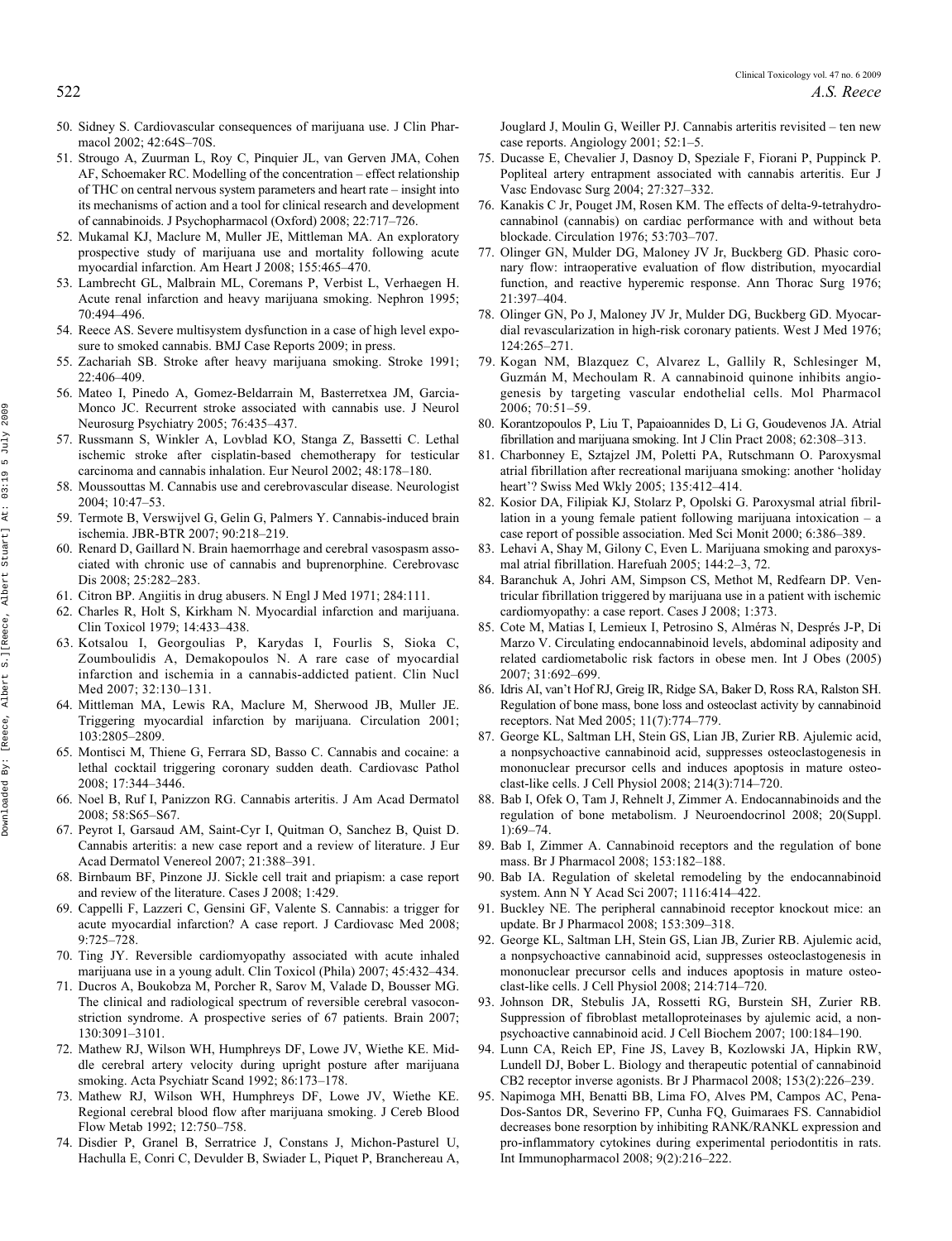- 96. Tam J, Trembovler V, Di Marzo V, Petrosino S, Leo G, Alexandrovich A, Regev E, Casap N, Shteyer A, Ledent C, Karsak M, Zimmer A, Mechoulam R, Yirmiya R, Shohami E, Bab I. The cannabinoid CB1 receptor regulates bone formation by modulating adrenergic signaling. FASEB J 2008; 22:285–294.
- 97. Patinkin D, Milman G, Breuer A, Fride E, Mechoulam R. Endocannabinoids as positive or negative factors in hematopoietic cell migration and differentiation. Eur J Pharmacol 2008; 595:1–6.
- 98. Rossi F, Siniscalco D, Luongo L, De Petrocellis L, Bellini G, Petrosino S, Torella M, Santoro C, Nobili B, Perrotta S, Di Marzo V, Maione S. The endovanilloid/endocannabinoid system in human osteoclasts: possible involvement in bone formation and resorption. Bone 2008; 44:476–484.
- 99. Tam J, Ofek O, Fride E, Ledent C, Gabet Y, Müller R, Zimmer A, Mackie K, Mechoulam R, Shohami E, Bab I. Involvement of neuronal cannabinoid receptor CB1 in regulation of bone mass and bone remodeling. Mol Pharmacol 2006; 70:786–792.
- 100. Newman MG, Takei HH, Carranza FA. Carranza's Clinical Periodontology. London: W.B. Saunders & Co.; 2002.
- 101. Reece AS. Dentition of addiction in Queensland: poor dental status and major contributing drugs. Aust Dent Jl 2007; 52:144–149.
- 102. Versteeg PA, Slot DE, van der Velden U, van der Weijden GA. Effect of cannabis usage on the oral environment: a review. Int J Dent Hyg 2008; 6:315–320.
- 103. Nogueira-Filho Gda R, Cadide T, Rosa BT. Cannabis sativa smoke inhalation decreases bone filling around titanium implants: a histomorphometric study in rats. Implant Dent 2008; 17:461–470.
- 104. Hujoel PP. Destructive periodontal disease and tobacco and cannabis smoking. JAMA 2008; 299:574–575.
- 105. Thomson WM, Poulton R, Broadbent JM, Moffitt TE, Caspi A, Beck JD, Welch D, Hancox RJ. Cannabis smoking and periodontal disease among young adults. JAMA 2008; 299(5):525–531.
- 106. Fried PA. Postnatal consequences of maternal marijuana use. NIDA Res Monogr 1985; 59:61–72.
- 107. Davitian C, Uzan M, Tigaizin A, Ducarme G, Dauphin H, Poncelet C. Maternal cannabis use and intra-uterine growth restriction. Gynecol Obstet Fertil 2006; 34:632–637.
- 108. Forrester MB, Merz RD. Risk of selected birth defects with prenatal illicit drug use, Hawaii, 1986–2002. J Toxicol Environ Health 2007; 70:7–18.
- 109. van Gelder MM, Reefhuis J, Caton AR, Werler MM, Druschel CM, Roeleveld N. Maternal periconceptional illicit drug use and the risk of congenital malformations. Epidemiology 2009; 20:60–66.
- 110. Weinsheimer RL, Yanchar NL. Impact of maternal substance abuse and smoking on children with gastroschisis. J Pediatr Surg 2008; 43:879–883.
- 111. Fried PA, Smith AM. A literature review of the consequences of prenatal marihuana exposure. An emerging theme of a deficiency in aspects of executive function. Neurotoxicol Teratol 2001; 23:1–11.
- 112. O'Connell CM, Fried PA. Prenatal exposure to cannabis: a preliminary report of postnatal consequences in school-age children. Neurotoxicol Teratol 1991; 13:631–639.
- 113. Sundram S. Cannabis and neurodevelopment: implications for psychiatric disorders. Hum Psychopharmacol 2006; 21:245–254.
- 114. Nelson EC, Heath AC, Lynskey MT, Bucholz KK, Madden PA, Statham DJ, Martin NG. Childhood sexual abuse and risks for licit and illicit drug-related outcomes: a twin study. Psychol Med 2006; 36(10):1473–1483.
- 115. Goldschmidt L, Richardson GA, Willford J, Day NL. Prenatal marijuana exposure and intelligence test performance at age 6. J Am Acad Child Adolesc Psychiatry 2008; 47:254–263.
- 116. Fried PA. Prenatal exposure to marihuana and tobacco during infancy, early and middle childhood: effects and an attempt at synthesis. Arch Toxicol Suppl 1995; 17:233–260.
- 117. Fried PA. Postnatal consequences of maternal marijuana use. NIDA Res Monogr 1998; 59:61–72.
- 118. Day NL, Goldschmidt L, Thomas CA. Prenatal marijuana exposure contributes to the prediction of marijuana use at age 14. Addiction 2006; 101:1313–1322.
- 119. Hashibe M, Ford DE, Zhang ZF. Marijuana smoking and head and neck cancer. J Clin Pharmacol 2002; 42:103S–107S.
- 120. Sidney S, Quesenberry CP Jr, Friedman GD, Tekawa IS. Marijuana use and cancer incidence (California, United States). Cancer Causes Control 1997; 8:722–728.
- 121. Daling JR, Doody DR, Sun X, Trabert BL, Weiss NS, Chen C, Biggs ML, Starr JR, Dey SK, Schwartz SM. Association of marijuana use and the incidence of testicular germ cell tumors. Cancer 2009; 115:1215–1223.
- 122. Efird JT, Friedman GD, Sidney S, Klatsky A, Habel LA, Udaltsova NV, Van den Eeden S, Nelson LM. The risk for malignant primary adult-onset glioma in a large, multiethnic, managed-care cohort: cigarette smoking and other lifestyle behaviors. J neuro-oncol 2004; 68(1):57–69.
- 123. Moiche Bokobo P, Atxa de la Presa MA, Cuesta Angulo J. Transitional cell carcinoma in a young heavy marihuana smoker. Arch Esp Urol 2001; 54:165–167.
- 124. Chacko JA, Heiner JG, Siu W, Macy M, Terris MK. Association between marijuana use and transitional cell carcinoma. Urology 2006; 67:100–104.
- 125. Nieder AM, Lipke MC, Madjar S. Transitional cell carcinoma associated with marijuana: case report and review of the literature. Urology 2006; 67:200.
- 126. Bluhm EC, Daniels J, Pollock BH, Olshan AF. Maternal use of recreational drugs and neuroblastoma in offspring: a report from the Children's Oncology Group (United States). Cancer Causes Control 2006; 17:663–669.
- 127. Robinson LL, Buckley JD, Daigle AE, Wells R, Benjamin D, Arthur DC, Hammond GD. Maternal drug use and risk of childhood nonlymphoblastic leukemia among offspring. An epidemiologic investigation implicating marijuana (a report from the Childrens Cancer Study Group). Cancer 1989; 63:1904–1911.
- 128. Aldington S, Harwood M, Cox B, Weatherall M, Beckert L, Hansell A, Pritchard A, Robinson G, Beasley R; Cannabis and Respiratory Disease Research Group. Cannabis use and cancer of the head and neck: casecontrol study. Otolaryngol Head Neck Surg 2008; 138:374–380.
- 129. Hashibe M, Morgenstern H, Cui Y, Tashkin DP, Zhang ZF, Cozen W, Mack TM, Greenland S. Marijuana use and the risk of lung and upper aerodigestive tract cancers: results of a population-based case-control study. Cancer Epidemiol Biomarkers Prev 2006; 15:1829–1834.
- 130. Jones JD, Carney ST, Vrana KE, Norford DC, Howlett AC. Cannabinoid receptor-mediated translocation of NO-sensitive guanylyl cyclase and production of cyclic GMP in neuronal cells. Neuropharmacology 2008; 54:23–30.
- 131. McCollum L, Howlett AC, Mukhopadhyay S. Anandamide-mediated CB1/CB2 cannabinoid receptor – independent nitric oxide production in rabbit aortic endothelial cells. J Pharmacol Exp Ther 2007; 321:930–937.
- 132. Howlett AC, Mukhopadhyay S, Norford DC. Endocannabinoids and reactive nitrogen and oxygen species in neuropathologies. J Neuroimmune Pharmacol 2006; 1:305–316.
- 133. Sarafian TA, Habib N, Oldham M, Seeram N, Lee R-P, Lin L, Tashkin DP, Roth MD. Inhaled marijuana smoke disrupts mitochondrial energetics in pulmonary epithelial cells in vivo. Am J Physiol 2006; 290:L1202–L1209.
- 134. Sarafian TA, Kouyoumjian S, Khoshaghideh F, Tashkin DP, Roth MD. Delta 9-tetrahydrocannabinol disrupts mitochondrial function and cell energetics. Am J Physiol 2003; 284:L298–306.
- 135. Sarker KP, Obara S, Nakata M, Kitajima I, Maruyama I. Anandamide induces apoptosis of PC-12 cells: involvement of superoxide and caspase-3. FEBS Lett 2000; 472:39–44.
- 136. Todd F, McLean S, Krum H, Martin J, Copeland J. Cannabis. In: Hulse GWJ, Cape G, eds. Management of Drug and Alcohol Problems. Oxford: Oxford University Press; 2002:141–156.
- 137. Bentires-Alj M, Kontaridis MI, Neel BG. Stops along the RAS pathway in human genetic disease. Nat Med 2006; 12:283–285.
- 138. Kogan NM, Schlesinger M, Peters M, Marincheva G, Beeri R, Mechoulam R. A cannabinoid anticancer quinone, HU-331, is more potent and less cardiotoxic than doxorubicin: a comparative in vivo study. J Pharmacol Exp Ther 2007; 322:646–653.

2009